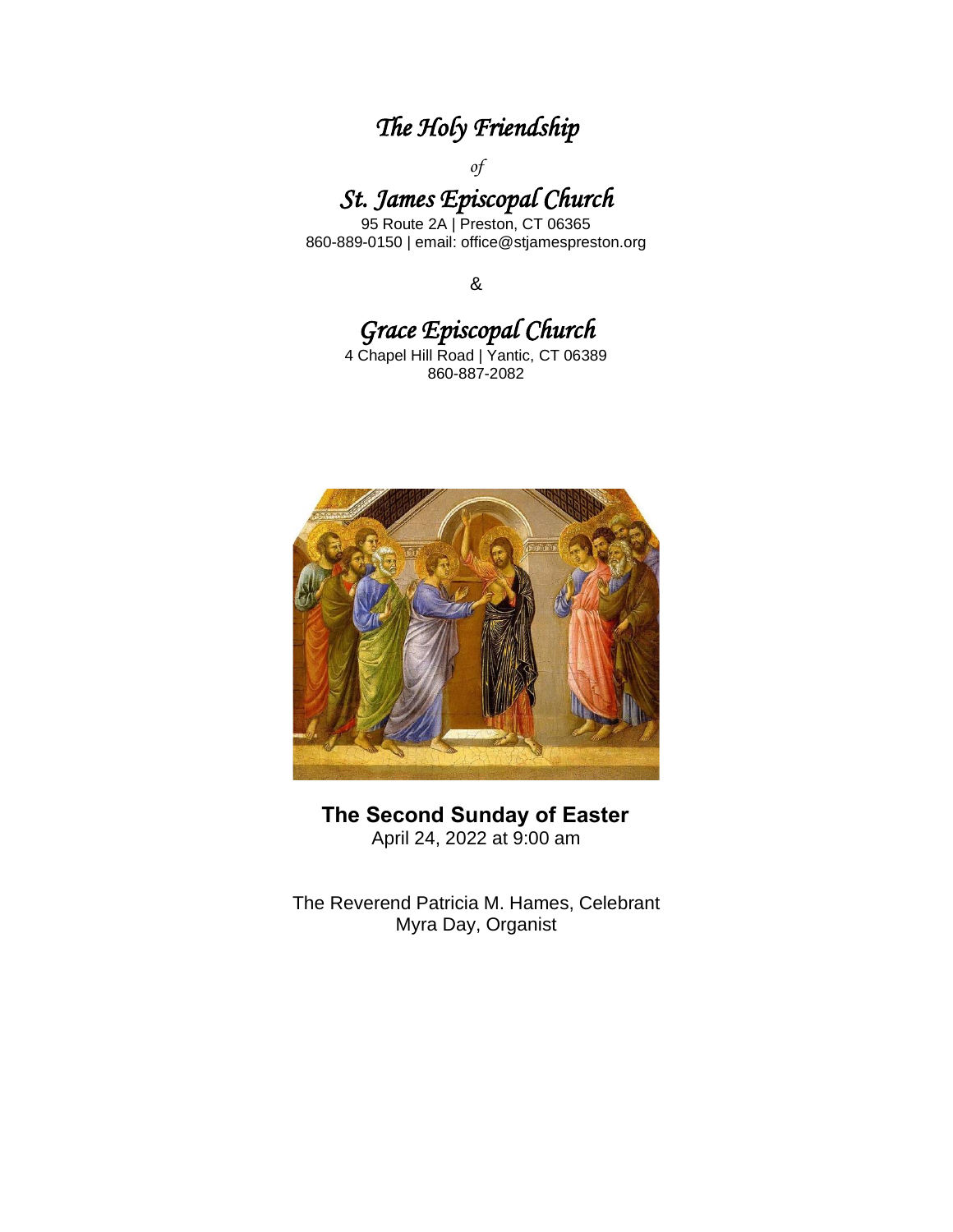#### **The Liturgy of the Word**

#### **Welcome**

#### **Opening Hymn #178 Alleluia, Alleluia! Give Thanks**

Celebrant: Alleluia. Christ is risen. **People: The Lord is risen indeed. Alleluia.** Celebrant: The Lord be with you. **People: And also with you.** Celebrant: Let us pray.

#### **The Collect**

Almighty and everlasting God, who in the Paschal mystery established the new covenant of reconciliation: Grant that all who have been reborn into the fellowship of Christ's Body may show forth in their lives what they profess by their faith; through Jesus Christ our Lord, who lives and reigns with you and the Holy Spirit, one God, for ever and ever. **Amen.**

#### **The Gloria |#S280**

**Glory to God in the highest, and peace to his people on earth. Lord God, heavenly King, almighty God and Father, we worship you, we give you thanks, we praise you for your glory. Lord Jesus Christ, only Son of the Father, Lord God, Lamb of God, you take away the sin of the world: have mercy on us; you are seated at the right hand of the Father: receive our prayer. For you alone are the Holy One, you alone are the Lord, you alone are the Most High, Jesus Christ, with the Holy Spirit, in the glory of God the Father, Amen.**

#### **The Lessons**

#### **Acts 5:27-32**

When the temple police had brought the apostles, they had them stand before the council. The high priest questioned them, saying, "We gave you strict orders not to teach in this name, yet here you have filled Jerusalem with your teaching and you are determined to bring this man's blood on us." But Peter and the apostles answered, "We must obey God rather than any human authority. The God of our ancestors raised up Jesus, whom you had killed by hanging him on a tree. God exalted him at his right hand as Leader and Savior that he might give repentance to Israel and forgiveness of sins. And we are witnesses to these things, and so is the Holy Spirit whom God has given to those who obey him."

The Word of the Lord. **People: Thanks be to God**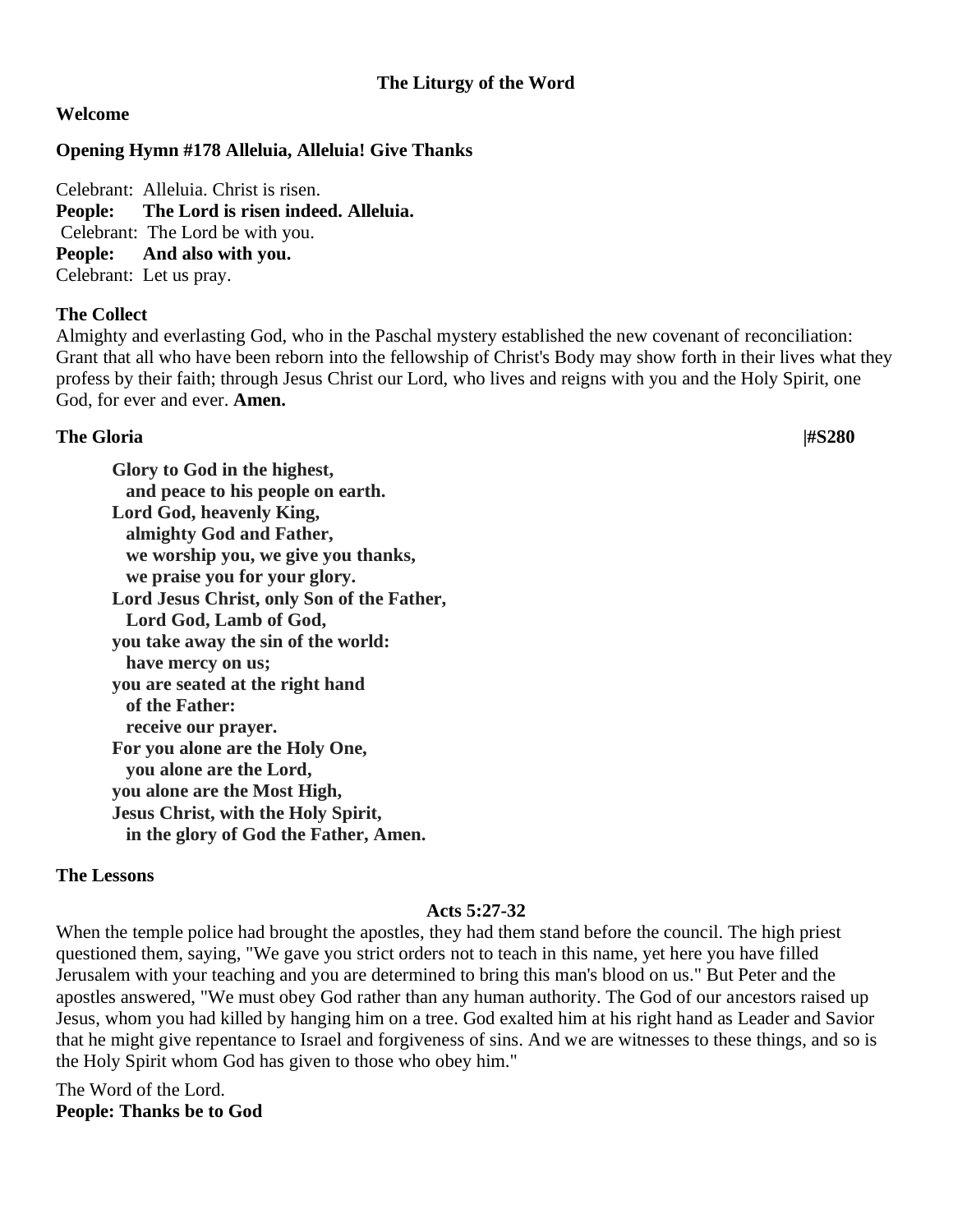- 14 The LORD is my strength and my song, \* and he has become my salvation.
- 15 **There is a sound of exultation and victory \* in the tents of the righteous:**
- 16 "The right hand of the LORD has triumphed! \* the right hand of the LORD is exalted! the right hand of the LORD has triumphed!"
- 17 **I shall not die, but live, \* and declare the works of the LORD.**
- 18 The LORD has punished me sorely, \* but he did not hand me over to death.
- 19 **Open for me the gates of righteousness; \* I will enter them; I will offer thanks to the LORD.**
- 20 "This is the gate of the LORD; \* he who is righteous may enter."
- 21 **I will give thanks to you, for you answered me \* and have become my salvation.**
- 22 The same stone which the builders rejected \* has become the chief cornerstone.
- 23 **This is the LORD'S doing, \* and it is marvelous in our eyes.**
- 24 On this day the LORD has acted; \* we will rejoice and be glad in it.
- 25 **Hosannah, LORD, Hosannah! \* LORD, send us now success.**
- 26 Blessed is he who comes in the name of the Lord; \* we bless you from the house of the LORD.
- 27 **God is the LORD; he has shined upon us; \* form a procession with branches up to the horns of the altar.**
- 28 "You are my God, and I will thank you; \* you are my God, and I will exalt you."
- 29 **Give thanks to the LORD, for he is good; \* his mercy endures for ever.**

### **The New Testament**

#### **Revelation 1:4-8**

John to the seven churches that are in Asia: Grace to you and peace from him who is and who was and who is to come, and from the seven spirits who are before his throne, and from Jesus Christ, the faithful witness, the firstborn of the dead, and the ruler of the kings of the earth. To him who loves us and freed us from our sins by his blood, and made us to be a kingdom, priests serving his God and Father, to him be glory and dominion forever and ever. Amen. Look! He is coming with the clouds; every eye will see him, even those who pierced him; and on his account all the tribes of the earth will wail. So it is to be. Amen. "I am the Alpha and the Omega," says the Lord God, who is and who was and who is to come, the Almighty.

The Word of the Lord. **People: Thanks be to God.**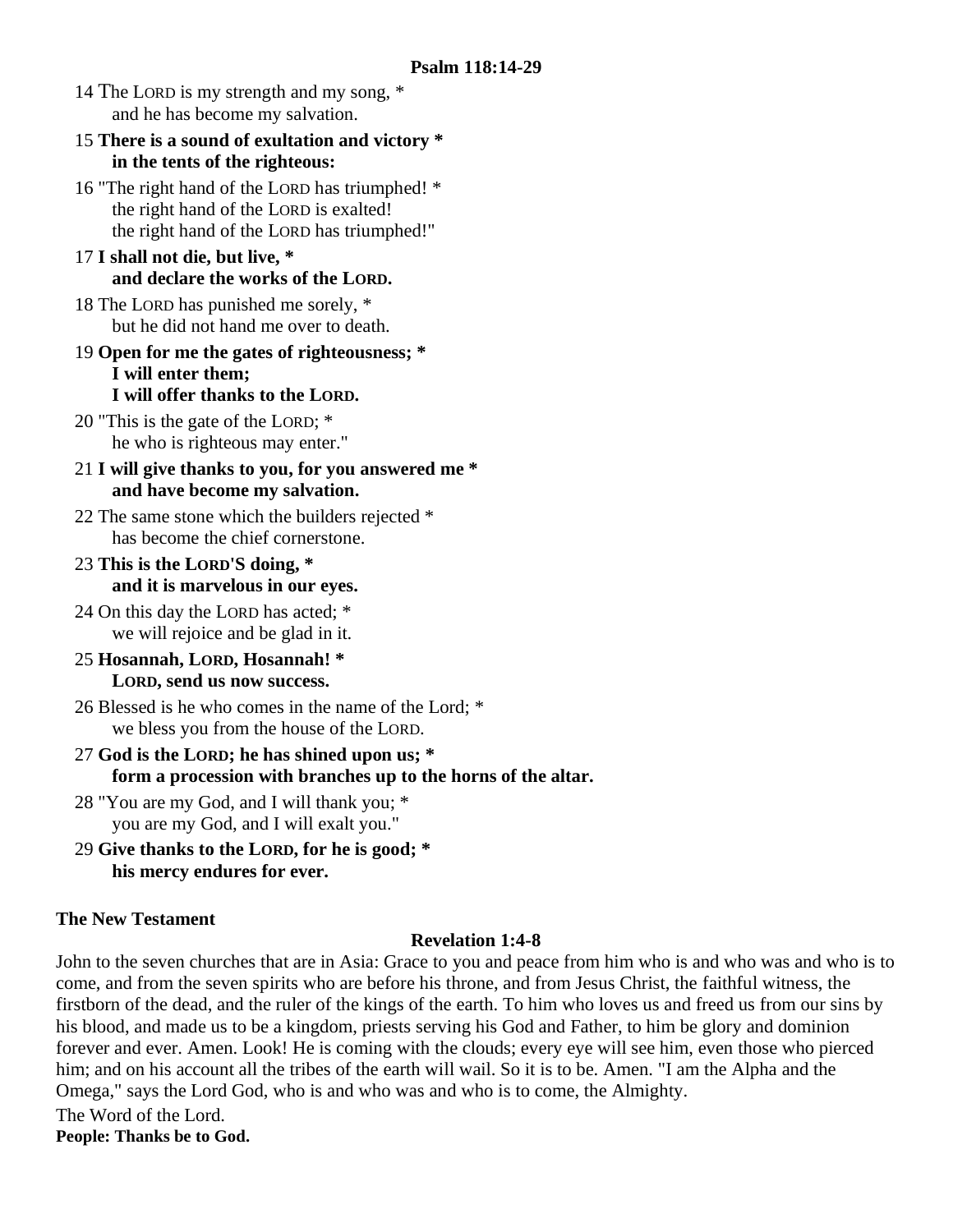#### **Sequence Hymn #209 We Walk by Faith, and Not by Sight**

#### Officiant: The Holy Gospel of our Savior Jesus Christ, according to John. **People: Glory to you, Lord Christ.**

#### **John 20:19-31**

When it was evening on that day, the first day of the week, and the doors of the house where the disciples had met were locked for fear of the Jews, Jesus came and stood among them and said, "Peace be with you." After he said this, he showed them his hands and his side. Then the disciples rejoiced when they saw the Lord. Jesus said to them again, "Peace be with you. As the Father has sent me, so I send you." When he had said this, he breathed on them and said to them, "Receive the Holy Spirit. If you forgive the sins of any, they are forgiven them; if you retain the sins of any, they are retained." But Thomas (who was called the Twin), one of the twelve, was not with them when Jesus came. So the other disciples told him, "We have seen the Lord." But he said to them, "Unless I see the mark of the nails in his hands, and put my finger in the mark of the nails and my hand in his side, I will not believe." A week later his disciples were again in the house, and Thomas was with them. Although the doors were shut, Jesus came and stood among them and said, "Peace be with you." Then he said to Thomas, "Put your finger here and see my hands. Reach out your hand and put it in my side. Do not doubt but believe." Thomas answered him, "My Lord and my God!" Jesus said to him, "Have you believed because you have seen me? Blessed are those who have not seen and yet have come to believe." Now Jesus did many other signs in the presence of his disciples, which are not written in this book. But these are written so that you may come to believe that Jesus is the Messiah, the Son of God, and that through believing you may have life in his name.

#### The Gospel of the Lord. **People: Praise to you, Lord Christ.**

*A short silence will be kept*

**Nicene Creed**| BCP Page 358 **We believe in one God, the Father, the Almighty, maker of heaven and earth, of all that is, seen and unseen. We believe in one Lord, Jesus Christ, the only Son of God, eternally begotten of the Father, God from God, Light from Light, true God from true God, begotten, not made, of one Being with the Father. Through him all things were made. For us and for our salvation he came down from heaven: by the power of the Holy Spirit he became incarnate from the Virgin Mary, and was made man. For our sake he was crucified under Pontius Pilate; he suffered death and was buried. On the third day he rose again in accordance with the Scriptures; he ascended into heaven**

**The Homily The Rev. Pat Hames The Rev. Pat Hames**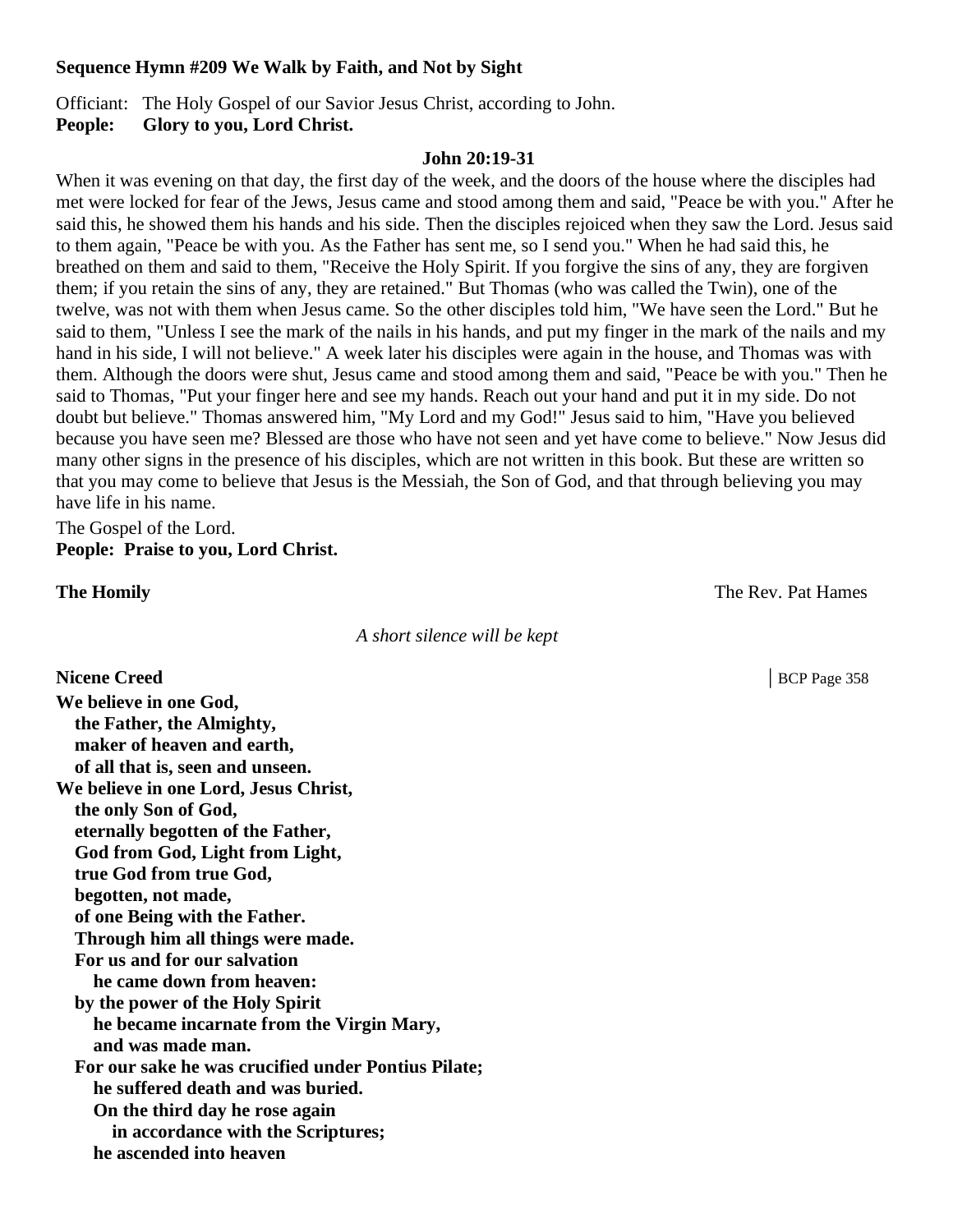**and is seated at the right hand of the Father. He will come again in glory to judge the living and the dead, and his kingdom will have no end. We believe in the Holy Spirit, the Lord, the giver of life, who proceeds from the Father and the Son. With the Father and the Son he is worshiped and glorified. He has spoken through the Prophets. We believe in one holy catholic and apostolic Church. We acknowledge one baptism for the forgiveness of sins. We look for the resurrection of the dead, and the life of the world to come. Amen.**

#### **Prayers of the People**

**Prayers of the People Form VI** | BCP page 392 Leader: In peace, we pray to you, Lord God.

*Silence*

For all people in their daily life and work; **For our families, friends, and neighbors, and for those who are alone.**

For this community, the nation, and the world; **For all who work for justice, freedom, and peace.**

For the just and proper use of your creation; **For the victims of hunger, fear, injustice, and oppression.**

For all who are in danger, sorrow, or any kind of trouble; **For those who minister to the sick, the friendless, and the needy.**

For the peace and unity of the Church of God; **For all who proclaim the Gospel, and all who seek the Truth.**

For our Presiding Bishop, and our Bishops; and for all bishops and other ministers; **For all who serve God in his Church.**

For the special needs and concerns of this congregation. Let us pray for our deployed members of the Armed Services. and especially Dan Miller.

*The People may add their own petitions.*

#### *Silence*

We thank you, Lord, for all the blessings of this life.  *The People may add their own thanksgivings.*

#### *Silence*

We will exalt you, O God our King: **And praise your Name for ever and ever.**

We pray for all who have died, that they may have a place in your eternal kingdom. *The People may add their own petitions.*

*Silence*

Lord, let your loving-kindness be upon them; **All who put their trust in you.**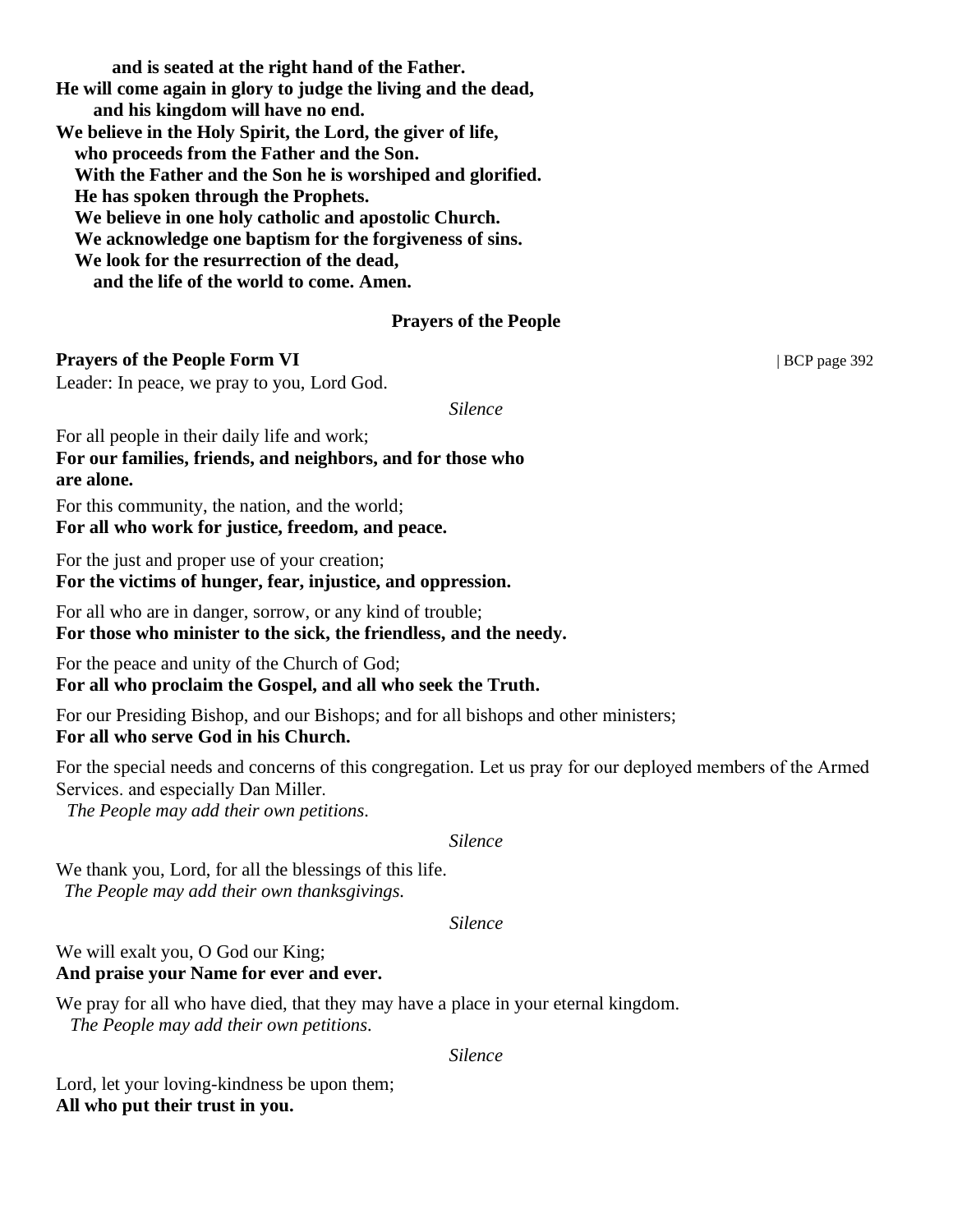Let us pray for the people of the Ukraine.

**God of peace and justice, we pray for the people of Ukraine today. We pray for peace and the laying down of weapons. We pray for all those who fear for tomorrow, that your Spirit of comfort would draw near to them. We pray for those with power over war or peace, for wisdom, discernment and compassion to guide their decisions. Above all, we pray for all your precious children, at risk and in fear, that you would hold and protect them. We pray in the name of Jesus, the Prince of Peace. Amen.** 

*(England's Archbishops of Canterbury and York)*

We pray to you also for the forgiveness of our sins.

*Silence may be kept.*

**Leader and People: Have mercy upon us, most merciful Father; in your compassion forgive us our sins, known and unknown, things done and left undone; and so uphold us by your Spirit that we may live and serve you in newness of life, to the honor and glory of your Name; through Jesus Christ our Lord. Amen.**

**Celebrant concludes with an Absolution**

**The Peace** The peace of the Lord be always with you. **People: And also with you.**

#### **† THE HOLY COMMUNION †**

#### **Offertory Hymn #192 This Joyful Eastertide**

**The Presentation of the Gifts: The Doxology Praise God from whom all blessings flow, Praise Him all creatures here below, Praise Him above ye heavenly hosts. Praise Father, Son and Holy Ghost. Amen** 

#### **† THE GREAT THANKSGIVING †**

#### **Eucharistic Prayer B**

Celebrant: The Lord be with you. **People: And also with you.** Celebrant: Lift up your hearts. **People: We lift them to the Lord.** Celebrant: Let us give thanks to the Lord our God. **People: It is right to give him thanks and praise.**

Celebrant: It is right, and a good and joyful thing, always and everywhere to give thanks to you, Father Almighty, Creator of heaven and earth. Because you sent your beloved Son to redeem us from sin and death, and to make us heirs in him of everlasting life; that when he shall come again in power and great triumph to judge the world, we may without shame or fear rejoice to behold his appearing. Therefore we praise you, joining our voices with Angels and Archangels and with all the company of heaven, who for ever sing this hymn proclaim the glory of your Name.

Celebrant and the people: Holy, holy, holy Lord, God of power and might, heaven and earth are full of your glory. Hosanna in the highest. Blessed is he who comes in the name of the Lord. Hosanna in the highest.

Celebrant: We give thanks to you, O God, for the goodness and love which you have made known to us in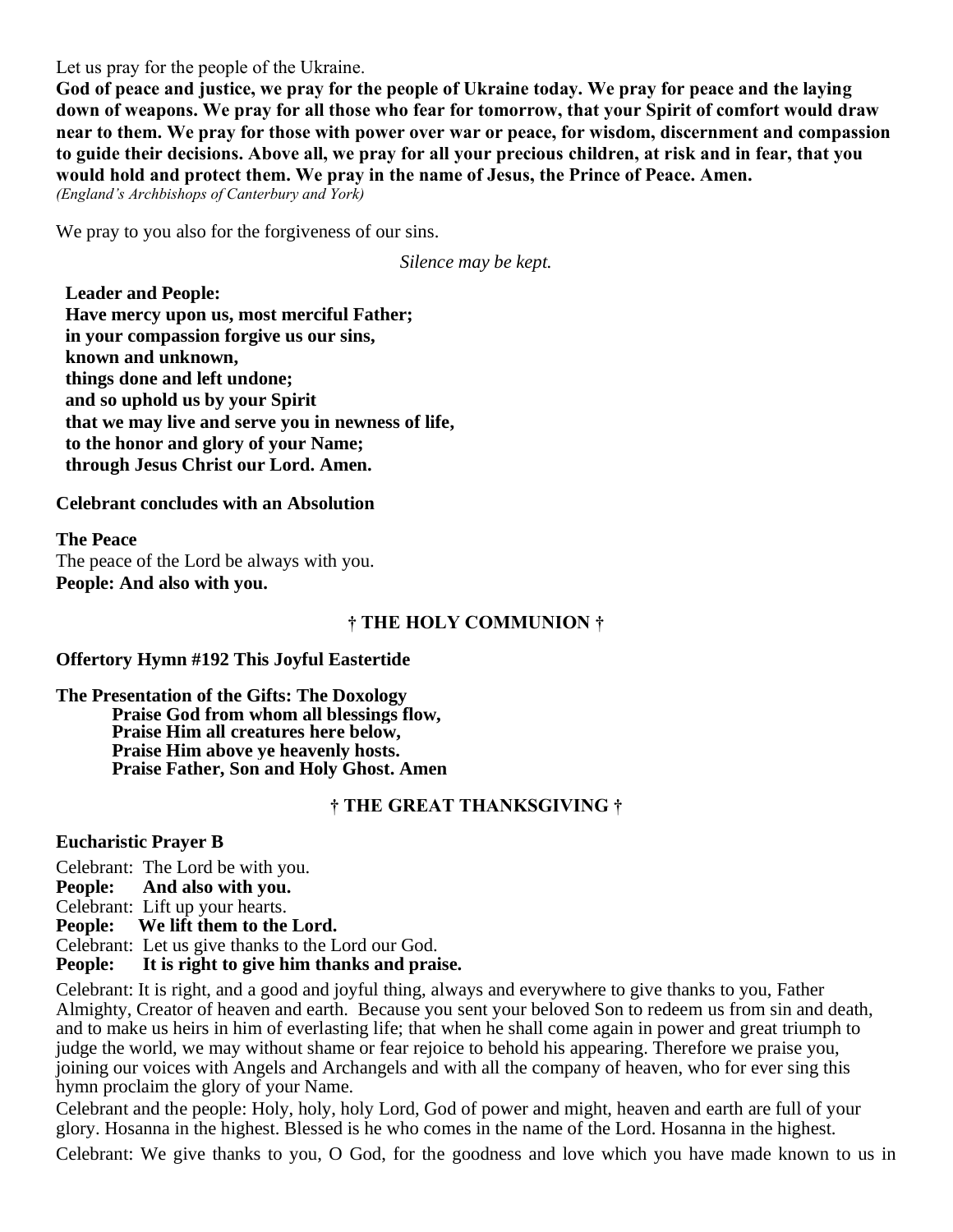creation; in the calling of Israel to be your people; in your Word spoken through the prophets; and above all in the Word made flesh, Jesus, your Son. For in these last days you sent him to be incarnate from the Virgin Mary, to be the Savior and Redeemer of the world. In him, you have delivered us from evil, and made us worthy to stand before you. In him, you have brought us out of error into truth, out of sin into righteousness, out of death into life. On the night before he died for us, our Lord Jesus Christ took bread; and when he had given thanks to you, he broke it, and gave it to his disciples, and said, "Take, eat: This is my Body, which is given for you. Do this for the remembrance of me."

After supper he took the cup of wine; and when he had given thanks, he gave it to them, and said, "Drink this, all of you: This is my Blood of the new Covenant, which is shed for you and for many for the forgiveness of sins. Whenever you drink it, do this for the remembrance of me."

Therefore, according to his command, O Father,

Celebrant and People: **We remember his death, We proclaim his resurrection, We await his coming in glory;**

Celebrant*:* And we offer our sacrifice of praise and thanksgiving to you, O Lord of all; presenting to you, from your creation, this bread and this wine.

We pray you, gracious God, to send your Holy Spirit upon these gifts that they may be the Sacrament of the Body of Christ and his Blood of the new Covenant. Unite us to your Son in his sacrifice, that we may be acceptable through him, being sanctified by the Holy Spirit. In the fullness of time, put all things in subjection under your Christ, and bring us to that heavenly country where, with St. James and all your saints, we may enter the everlasting heritage of your sons and daughters; through Jesus Christ our Lord, the firstborn of all creation, the head of the Church, and the author of our salvation.

By him, and with him, and in him, in the unity of the Holy Spirit all honor and glory is yours, Almighty Father, now and for ever. **Amen.**

And now, as our Savior Christ has taught us, we are bold to say,

#### **The Lord's Prayer Properties All 2009 12:00 Page 364 PDF Page 364 PDF Page 364**

Our Father, who art in heaven, hallowed be thy Name, thy kingdom come, thy will be done, on earth as it is in heaven. Give us this day our daily bread. And forgive us our trespasses, as we forgive those who trespass against us. And lead us not into temptation, but deliver us from evil. For thine is the kingdom, and the power, and the glory, for ever and ever. **Amen.**

#### **The Breaking of the Bread**

Celebrant:Christ our Passover is sacrificed for us, **People: Therefore let us keep the feast.**

Celebrant: The Gifts of God for the People of God.

*Silence*